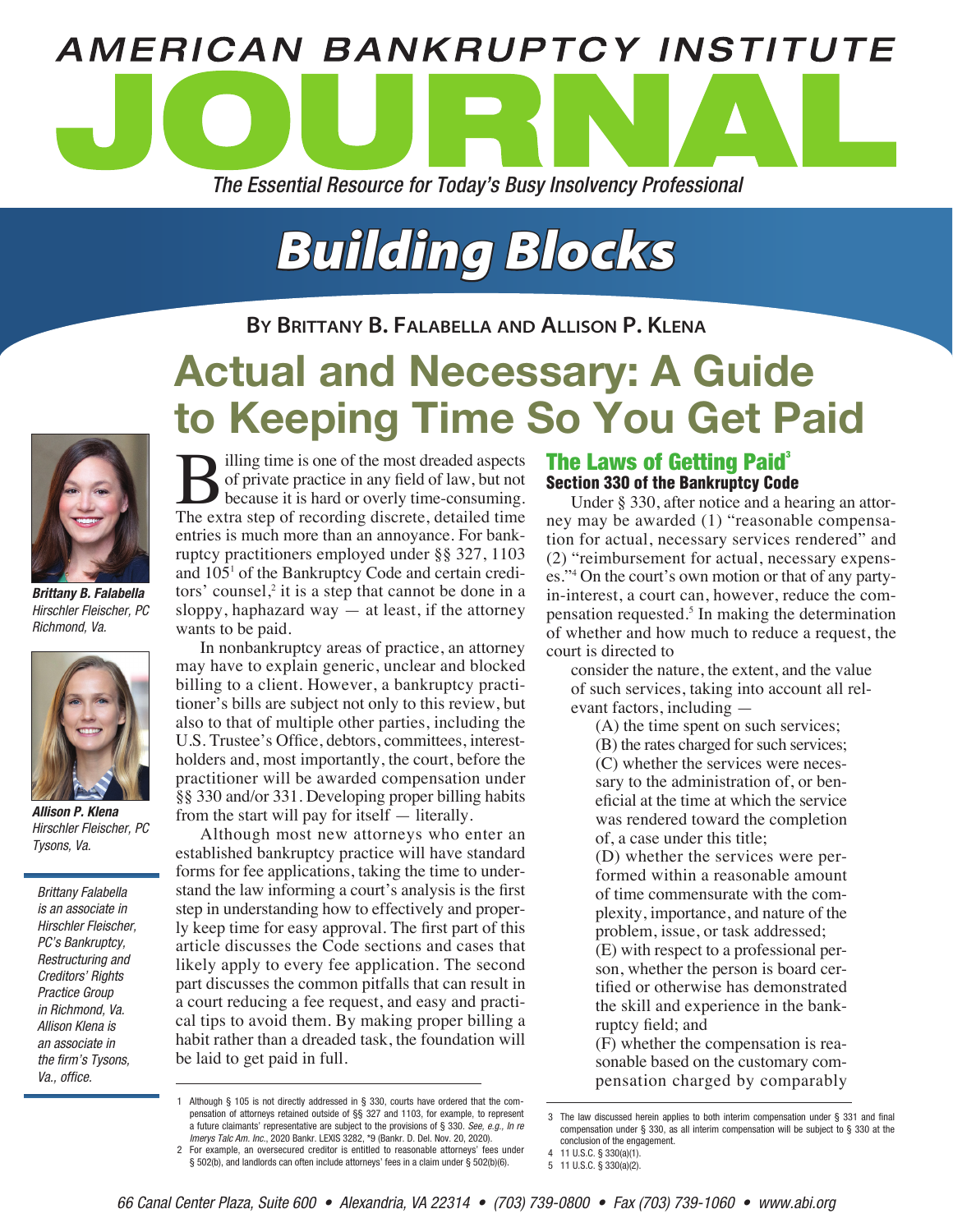skilled practitioners in cases other than cases under this title.<sup>6</sup>

In addition, the court "*shall not* allow compensation for — (i) unnecessary duplication of services; or (ii) services that were not (I) reasonably likely to benefit the debtor's estate, or (II) necessary to the administration of the case."7

#### The Lodestar Method

The lodestar method is a court's starting point for determining whether fees billed were reasonable. The "lodestar" equals a *reasonable amount of time for the matter* multiplied by a *reasonable hourly rate*.<sup>8</sup> Reasonable time is the time that the court believes a billing attorney should have spent on the matter. Then, a "reasonable hourly rate" is calculated with reference to a billing attorney's experience and skill, as well as prevailing rates in the community for similar services provided by reasonably comparable attorneys. The sum (*i.e.*, the lodestar) may then be adjusted to account for the specific demands of the case, often with reference to some or all of the 12 *Johnson* factors.

#### The *Johnson* Factors

The *Johnson* factors are derived from the Fifth Circuit's decision in *Johnson v. Georgia Highway Express Inc.*,<sup>9</sup> and consist of the following: (1) the time and labor expended; (2) the novelty and difficulty of the questions raised; (3) the skill required to properly perform the legal services rendered; (4) the attorney's opportunity costs in pressing the instant litigation; (5) the customary fee for like work; (6) the attorney's expectations at the outset of the litigation; (7) the time limitations imposed by the client or circumstances; (8) the amount in controversy and the results obtained; (9) the experience, reputation and ability of the attorney; (10) the undesirability of the case within the legal community in which the suit arose; (11) the nature and length of the professional relationship between attorney and client; and (12) attorneys' fee awards in similar cases.

However, courts have not taken a uniform approach to the *Johnson* factors. Some courts view the factors as already subsumed into the lodestar method, $10$  while others apply the lodestar method and then look to the *Johnson* factors to decide whether the lodestar amount should be modified.<sup>11</sup> Still other courts consider the *Johnson* factors in conjunction with calculation of the lodestar.<sup>12</sup> Although these distinctions may matter in some cases, the one- and two-step processes will often generate essentially similar results, especially given that enhancement of the lodestar is a rare occurrence.<sup>13</sup>

# Biggest Pitfalls and Strategies to Avoid Them

Even with an understanding of the law, unless time records are maintained in anticipation of bankruptcy court review, a practitioner will often fall into some of the pitfalls discussed below. In many cases, a simple fix can nip errors in the bud. This avoids the headache of reviewing and editing voluminous invoices at the end of a fee-application period or the end of a case, and, most importantly, permitting the court to allow fees in full and without objection.

#### Not Enough Detail/Excessive Billing

Vague time entries are virtually always a problem. A general, shorthand description might be easy to understand for the time-keeper doing the work and making a contemporaneous record (it goes without saying to always keep contemporaneous time). However, the court and other parties who analyze vague, generic time entries do not have the benefit of the billing attorney's on-the-spot thoughts.

Time entries should be drafted with an eye toward explaining and justifying why the work was "reasonable and necessary," and how it benefited the estate or a constituent. Entries such as "reviewed emails" are certainly insufficient, but even additional details, such as "conference with X concerning research and strategy" or "conference with X concerning pending matter related to debtor" might not provide enough detail for a court to determine whether the time was justified.<sup>14</sup> Vague entries can cause the court to spend time attempting to decipher the context, conduct an evidentiary hearing,<sup>15</sup> or simply deny the compensation.

While courts frequently complain that counsel have engaged in excessive billing, the heart of the issue is frequently that the court does not understand how the amount of time billed was "reasonable and necessary." In other words, the billing entry was not specific or detailed enough to explain to the court that the full amount of time delegated to a task benefited the estate or was necessary to the administration of the case. This issue is often remedied if detailed descriptions are crafted with an eye toward the benefit to the case as previously explained.

Vague and ambiguous entries are a common and costly mistake. No attorney, particularly a new associate, wants their entries to be the reason that the firm's fee application is reduced or its approval delayed. Taking the time to carefully prepare time entries is essential, not optional.

*Tip:* Have an attorney or professional assistant who is not working on the case review the time entries. If that person cannot understand the value of the time billed or the task that was completed, more detail should be included until it becomes clear. If it becomes necessary to bill significant time to certain tasks, make sure the explanation is particularly thorough to explain the circumstances.

#### Block-Billing

Similar to time entries that are insufficiently detailed, time entries that are block-billed — multiple tasks combined in a one-time entry — do not establish for the reviewer (1) how much time was spent on a particular task, or (2) whether the time spent on each task was reasonable. For example, if an attorney records 3.0 hours total for "review of a motion for approval of DIP financing; telephone call with

<sup>6</sup> 11 U.S.C. § 330(a)(3).

<sup>7</sup> 11 U.S.C. § 330(a)(4)(A) (emphasis added). Section 330(a)(4)(B) excludes from this provision an individual chapter 12 or 13 case, in which the court can permit compensation "based on *a consideration* of the benefit and necessity of such services to the debtor" (emphasis added).

<sup>8</sup> *See In re Yermakov*, 718 F.2d 1465, 1471 (9th Cir. 1983). 9 *Johnson v. Georgia Highway Express Inc.*, 448 F.2d 714, 717-19 (5th Cir. 1974).

<sup>10</sup> *See In re Boddy*, 950 F.2d 334, 338 (6th Cir. 1991).

<sup>11</sup> *See In re Hall*, 518 B.R. 202, 211 (Bankr. N.D.N.Y. 2014).

<sup>12</sup> *See, e.g., In re Vernon-Williams*, 377 B.R. 156, 184 (Bankr. E.D. Va. 2007).

<sup>13</sup> *See In re Kieffer*, 306 B.R. 197, 205 n.11 (Bankr. N.D. Ohio 2004) ("The distinctions between the components of the two approaches are so small that they are indistinguishable when stirred into the fee stew.").

<sup>14</sup> *See In re Digerati Techs. Inc.*, 537 B.R. 317, 332, 370-78 (S.D. Tex. 2015).

<sup>15</sup> Time spent defending a fee application is not compensable for an estate professional under § 330. *Baker Botts LLP v. ASARCO LLC*, 576 U.S. 121, 127-35 (2015).